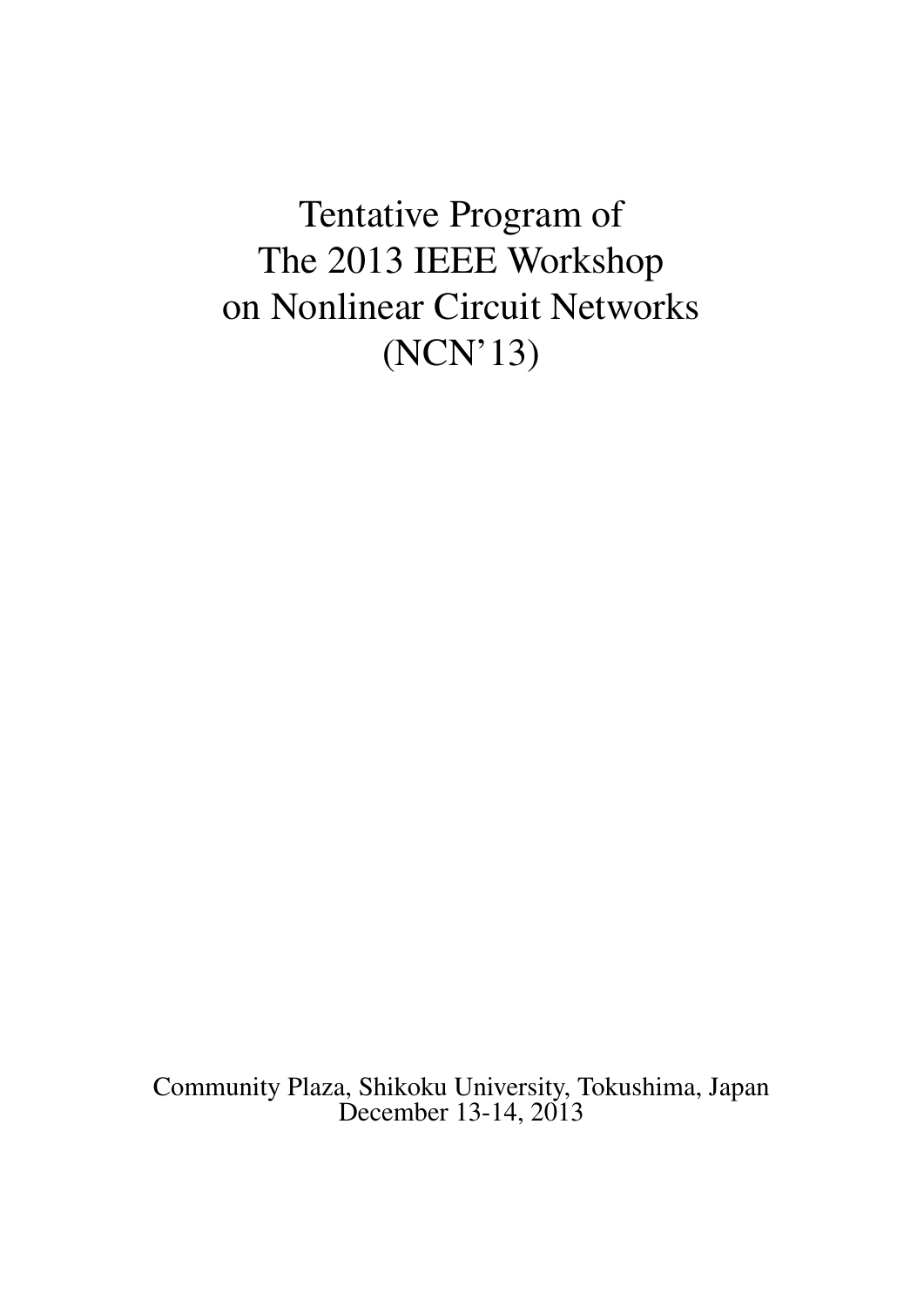# **Contents**

#### **Schedule**

| <b>Table of Contents</b> | iv   |
|--------------------------|------|
|                          |      |
|                          |      |
|                          |      |
|                          |      |
|                          |      |
|                          |      |
|                          |      |
|                          |      |
|                          |      |
|                          |      |
| <b>Author Index</b>      | viii |
|                          |      |
|                          |      |
|                          |      |
|                          |      |
|                          |      |

iii

viii

viii

viii

viii

ix

ix

ix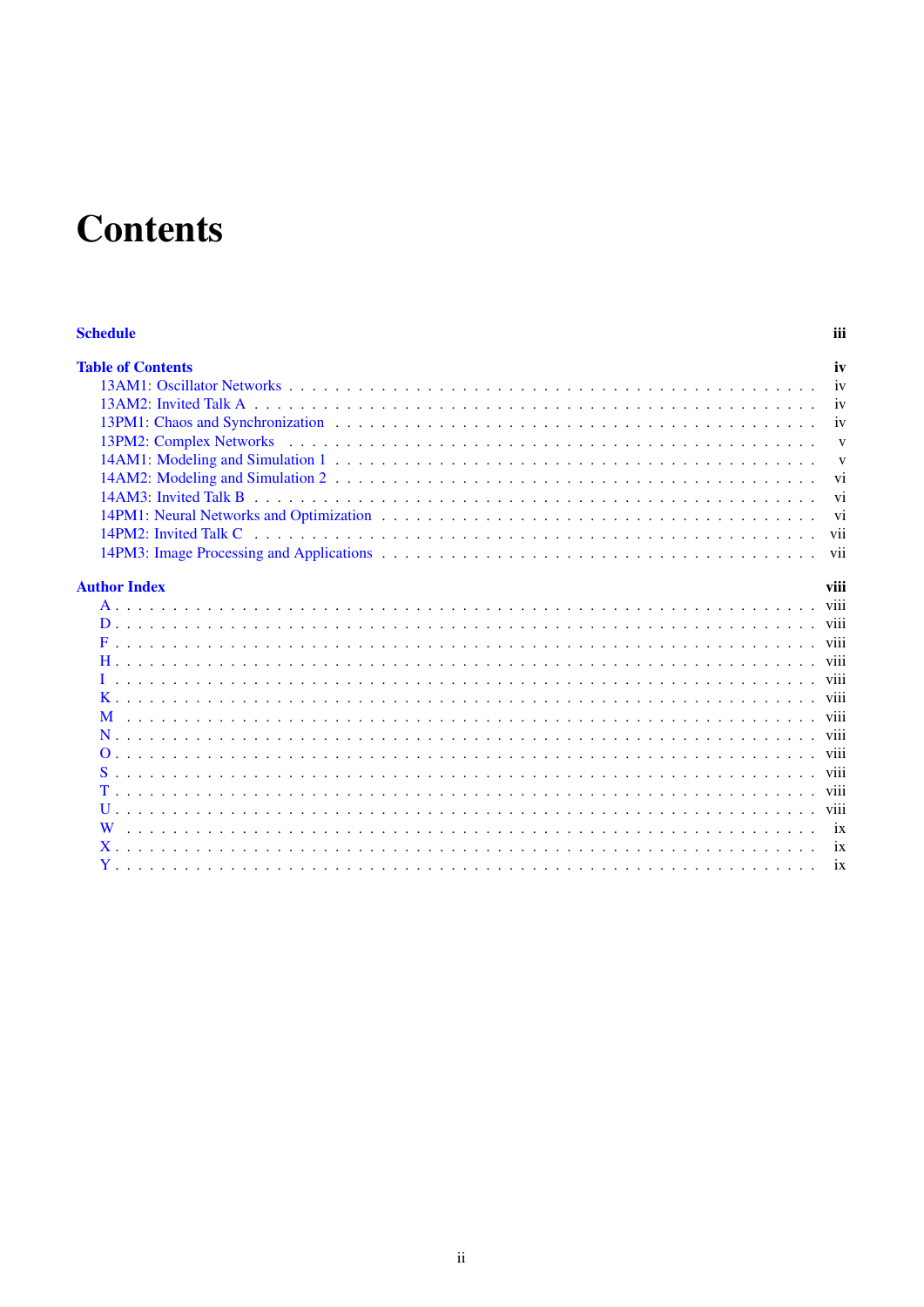# <span id="page-2-0"></span>Schedule

# December 13

| Time            | Events                              | Chair (Organization)                               |  |  |
|-----------------|-------------------------------------|----------------------------------------------------|--|--|
| $10:15-10:20$   | <b>OPENING</b>                      | Yoshifumi Nishio (Tokushima University)            |  |  |
| $10:20 - 11:14$ | <b>Session: Oscillator Networks</b> | Hiroaki Kurokawa (Tokyo University of Technology)  |  |  |
| $11:14-11:44$   | Session: Invited Talk A             |                                                    |  |  |
| <b>LUNCH</b>    |                                     |                                                    |  |  |
| $13:00-14:12$   | Session: Chaos and Synchronization  | Tadashi Tsubone (Nagaoka University of Technology) |  |  |
| <b>BREAK</b>    |                                     |                                                    |  |  |
| 14:30-15:42     | Session: Complex Networks           | Masahiro Wada (Konan University)                   |  |  |

# December 14

| Time          | Events                                     | Chair (Organization)                        |  |  |
|---------------|--------------------------------------------|---------------------------------------------|--|--|
| 09:30-10:42   | Session: Modeling and Simulation 1         | Mamoru Tanaka (Sophia University)           |  |  |
| <b>BREAK</b>  |                                            |                                             |  |  |
| 11:00-11:36   | Session: Modeling and Simulation 2         | Hisato Fujisaka (Hiroshima City University) |  |  |
| 11:36-12:06   | Session: Invited Talk B                    |                                             |  |  |
| <b>LUNCH</b>  |                                            |                                             |  |  |
| $13:10-14:22$ | Session: Neural Networks and Optimization  | Yuichi Tanji (Kagawa University)            |  |  |
| 14:22-14:52   | Session: Invited Talk C                    |                                             |  |  |
| <b>BREAK</b>  |                                            |                                             |  |  |
| 15:10-16:40   | Session: Image Processing and Applications | Takuji Kousaka (Oita University)            |  |  |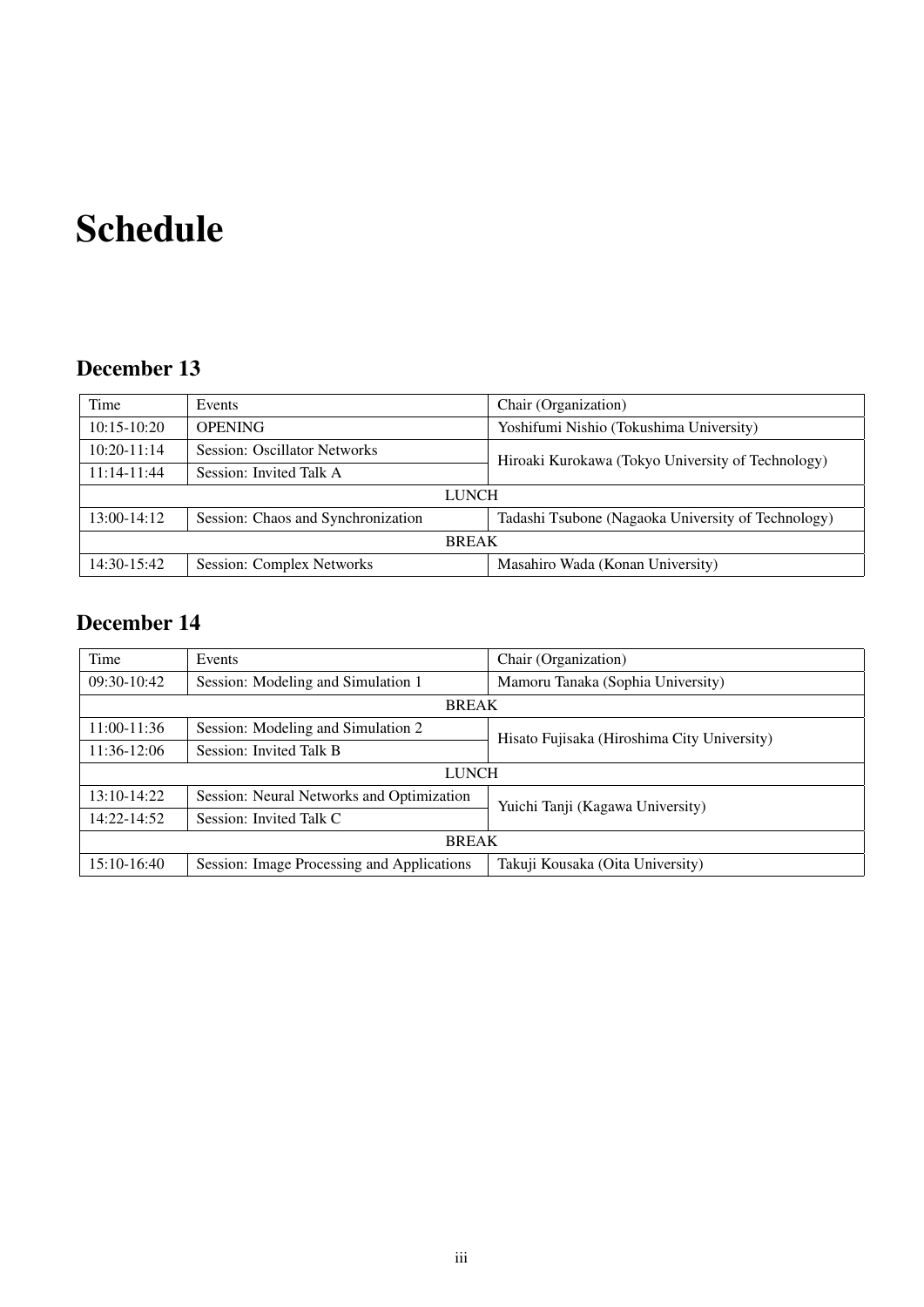# <span id="page-3-0"></span>Table of Contents

### 13AM1: Oscillator Networks

<span id="page-3-1"></span>Date: December 13, 10:20-11:14 Room: Plaza 2F, Shikoku University Chair: Hiroaki Kurokawa (Tokyo University of Technology)

13AM1-1 N-Phase Synchronization Observed in a Ring of Large-Scale Coupled Circuits 1

Takuya Nishimoto (Tokushima University), Yoko Uwate (Tokushima University), Yasuteru Hosokawa (Shikoku University), Yoshifumi Nishio (Tokushima Univeristy), Fournier-Prunaret Daniele (INSA Toulouse)

|13AM1-2 | **[Wave Phenomena Observed from a Ring of Simultaneous Oscillators](#page-0-0)** 4 Saori Fujioka (Tokushima University), Yang Yang (Xi'an Jiaotong University), Yoko Uwate (Tokushima University), Yoshifumi Nishio (Tokushima University)

| 13AM1-3 | **[Two-Dimensional SET Oscillator Networks for Clock Distribution](#page-0-0)** 6

Haruka Noda (Hiroshima City University), Hisato Fujisaka (Hiroshima City University), Takeshi Kamio (Hiroshima City University)

### 13AM2: Invited Talk A

<span id="page-3-2"></span>Date: December 13, 11:14-11:44 Room: Plaza 2F, Shikoku University Chair: Hiroaki Kurokawa (Tokyo University of Technology)

13AM2-1 | Multiple-Minimum Cuts Solution Based on Maximum-Flow Neural Network 10

Masatoshi Sato (Tokyo Metropolitan University), Hisashi Aomori (Chukyo University), Mamoru Tanaka (Sophia University)

## 13PM1: Chaos and Synchronization

<span id="page-3-3"></span>Date: December 13, 13:00-14:12 Room: Plaza 2F, Shikoku University Chair: Takuji Kousaka (Oita University)

13PM1-1 Synchronization Phenomena of Two Chaotic Circuits with Shifting Input Wave 14

Yoshinori Doike (Tokushima University), Yoko Uwate (Tokushima University), Yoshifumi Nishio (Tokushima University), Jingmin Xin (Xian Jiaotong University)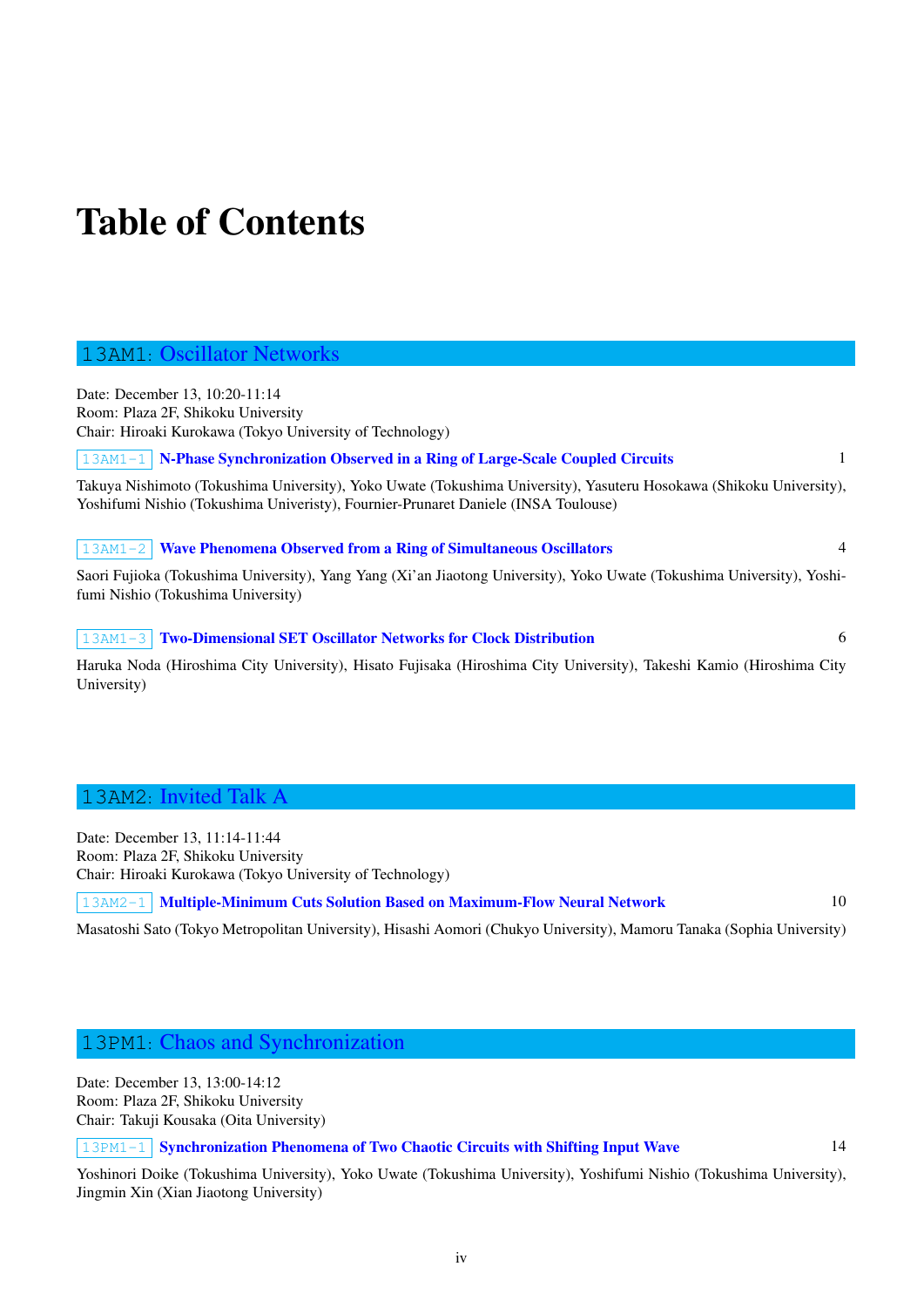| $\vert$ 13PM1-2 Synchronization of Two Chaotic Circuits with Transmission Line Coupled by Resistors                               | 17 |
|-----------------------------------------------------------------------------------------------------------------------------------|----|
| Naoya Kondo (Tokushima University), Yoko Uwate (Tokushima University), Yoshifumi Nishio (Tokushima University)                    |    |
| <b>Experimental Study of an Interrupted Electric Circuit with Two Different Periodic External</b><br>$ 13PM1-3 $<br><b>Forces</b> | 20 |
| Yutaka Izumi (Oita University), Hiroyuki Asahara (Fukuoka University), Takuji Kousaka (Oita University)                           |    |
| 13PM1-4 Multi-Phase Synchronization in a Simplified Model of Interconnected DC-DC Converters                                      | 22 |
| Yuichi Nakaseko (Hosei Univ), Toshiyasu Ohata (Hosei Univ), Toshimichi Saito (Hosei Univ)                                         |    |

# 13PM2: Complex Networks

<span id="page-4-0"></span>

| Date: December 13, 14:30-15:42<br>Room: Plaza 2F, Shikoku University                                                                                                                                                          |    |
|-------------------------------------------------------------------------------------------------------------------------------------------------------------------------------------------------------------------------------|----|
| Chair: Masahiro Wada (Konan University)<br><b>Synchronizations Phenomena in Two Coupled Chaotic Circuits Containing Time Delay Cou-</b><br>$13PM2-1$<br>pling                                                                 | 24 |
| Naoto Kageyama (Tokushima University), Yoko Uwate (Tokushima University), Yoshifumi Nishio (Tokushima University)                                                                                                             |    |
| <b>Synchronization Phenomena of Coupled Chaotic Circuit Network with Bridge</b><br>$13PM2-2$<br>Kenta Ago (Tokushima University), Yoko Uwate (Tokushima University), Yoshifumi Nishio (Tokushima University)                  | 27 |
| <b>Chaotic Phenomena in Cellular Neural Networks Using Three Kinds of Cloning Templates</b><br>$13PM2-3$<br>Mana Tanaka (Shikoku University), Yasuteru Hosokawa (Shikoku University), Yoshifumi Nishio (Tokushima University) | 30 |
| <b>Prediction of Spatiotemporal Patterns Based on Cellular Automata with Mixed Rules</b><br>$13PM2-4$<br>Ryo Sawayama (Hosei University), Toshimichi Saito (Hosei University)                                                 | 34 |

14AM1: Modeling and Simulation 1

tion

<span id="page-4-1"></span>

| Date: December 14, 09:30-10:42                                                                                          |    |
|-------------------------------------------------------------------------------------------------------------------------|----|
| Room: Plaza 2F, Shikoku University                                                                                      |    |
| Chair: Mamoru Tanaka (Sophia University)                                                                                |    |
| <b>Stabilizing Pseudo Periodic Orbits</b><br>$14AM1-1$                                                                  | 36 |
| Shota Mano (Tokushima University), Daisuke Ito (Tokushima University), Tetsushi Ueta (Tokushima University)             |    |
| <b>Probabilistic Particle Modeling of Coupled Quantum Wave Guides</b><br>$14AM1-2$                                      | 40 |
| Nobuyuki Hirami (Hiroshima City University), Hisato Fujisaka (Hiroshima City University), Takeshi Kamio (Hiroshima City |    |
| University)                                                                                                             |    |
| <b>Probabilistic Particle Modeling of Quantum Wave Lenses</b><br>$14AM1-3$                                              | 44 |
| Yuma Kawabata (Hiroshima City University), Hisato Fujisaka (Hiroshima City University), Takeshi Kamio (Hiroshima City   |    |
| University)                                                                                                             |    |
| <b>Behavioral Steady-State Model of Class E Amplifier by Generalized Eigenvalue Decomposi-</b><br>$14AM1-4$             | 48 |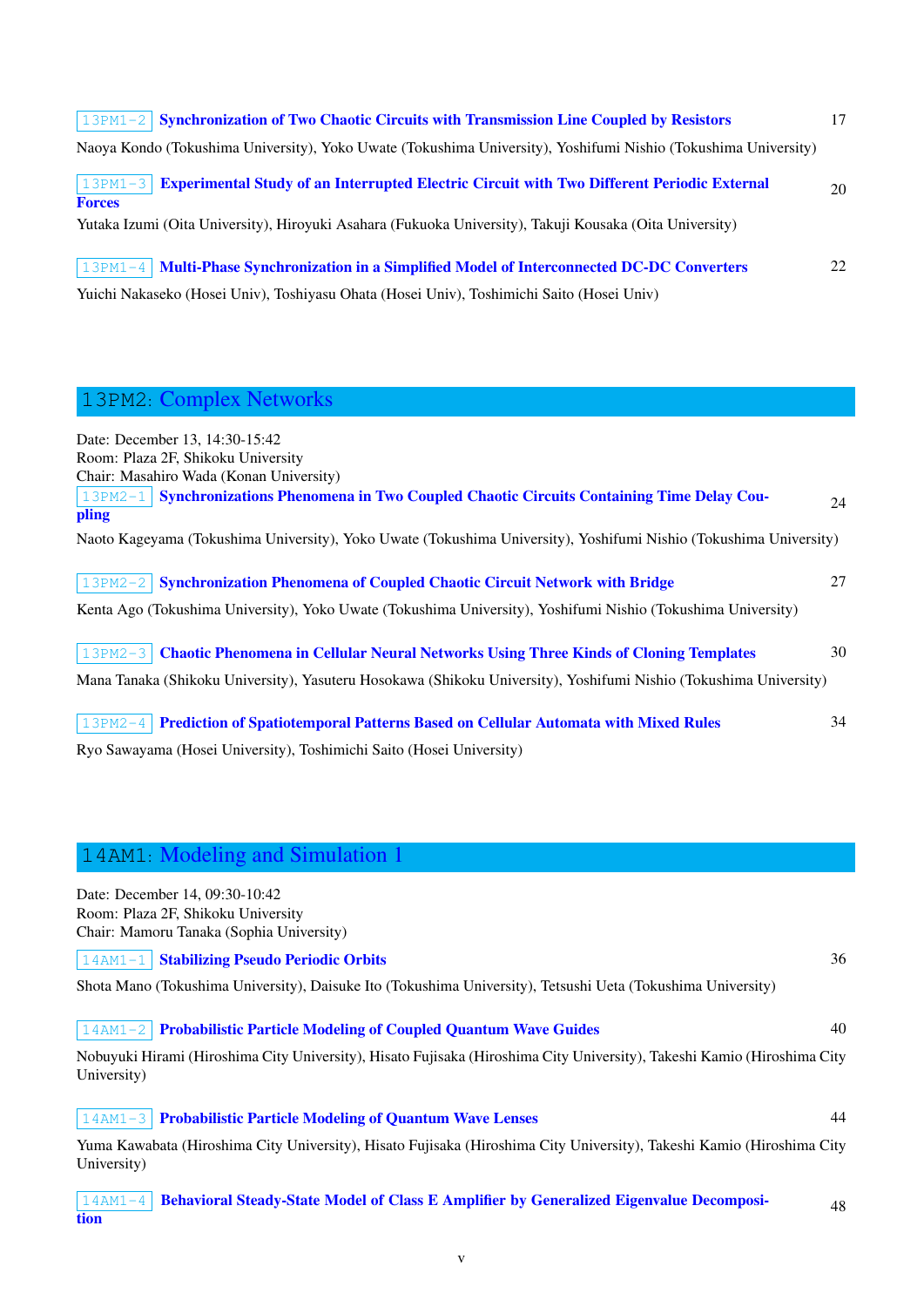# 14AM2: Modeling and Simulation 2

<span id="page-5-0"></span>Date: December 14, 11:00-11:36 Room: Plaza 2F, Shikoku University Chair: Hisato Fujisaka (Hiroshima City University)

14AM2-1 An Algorithm for Finding All DC Solutions of Nonlinear Circuits Using Polygonal LP Test 51

Eisuke Yukawa (Chuo University), Hiroshi Taki (Chuo University), Shota Kinami (Chuo University), Kiyotaka Yamamura (Chuo University)

#### 14AM2-2 [A Stability Algorithm for an Impact Pair with Exact Solution](#page-0-0) 55

Yusuke Tone (Oita University), Hiroyuki Asahara (Fukuoka University), Kazuyuki Aihara (University of Tokyo), Takuji Kousaka (Oita University)

#### 14AM3: Invited Talk B

<span id="page-5-1"></span>Date: December 14, 11:36-12:06 Room: Plaza 2F, Shikoku University Chair: Hisato Fujisaka (Hiroshima City University) 14AM3-1 Complete Analysis of Piecewise-Linear Resistive Circuits Using the Generalized Linear Complementarity Theory and Integer Programming

57

Kiyotaka Yamamura (Chuo University)

# 14PM1: Neural Networks and Optimization

<span id="page-5-2"></span>Date: December 14, 13:10-14:22 Room: Plaza 2F, Shikoku University Chair: Yuichi Tanji (Kagawa University)

14PM1-1 Synchronization Phenomena of Coupled Rulkov Maps with STDP for Modeling Epilepsy 61

Naohiro Shibuya (The University of Tokushima), Charles Unsworth (The University of Auckland), Yoko Uwate (The University of Tokushima), Yoshifumi Nishio (The University of Tokushima)

#### 14PM1-2 [Investigation of Behavior of Death of Neuron and Neurogenesis in Multi-Layer Perceptro](#page-0-0)n 65

Yuta Yokoyama (Tokushima University), Chihiro Ikuta (Tokushima University), Yoko Uwate (Tokushima University), Yoshifumi Nishio (Tokushima University)

14PM1-3 [Improvement of Multi-Layer Perceptron by Pulse Glial Network with Dynamic Period](#page-0-0) of **Inactivity** 69

Chihiro Ikuta (Tokushima University), Yoko Uwate (Tokushima University), Yoshifumi Nishio (Tokushima University)

#### [14PM1-4](#page-0-0) **[Combination of Immune Algorithm and Virus Theory of Evolution for TSPs](#page-0-0)** 72

Takuya Inoue (Tokushima University), Yoko Uwate (Tokushima University), Yoshifumi Nishio (Tokushima University)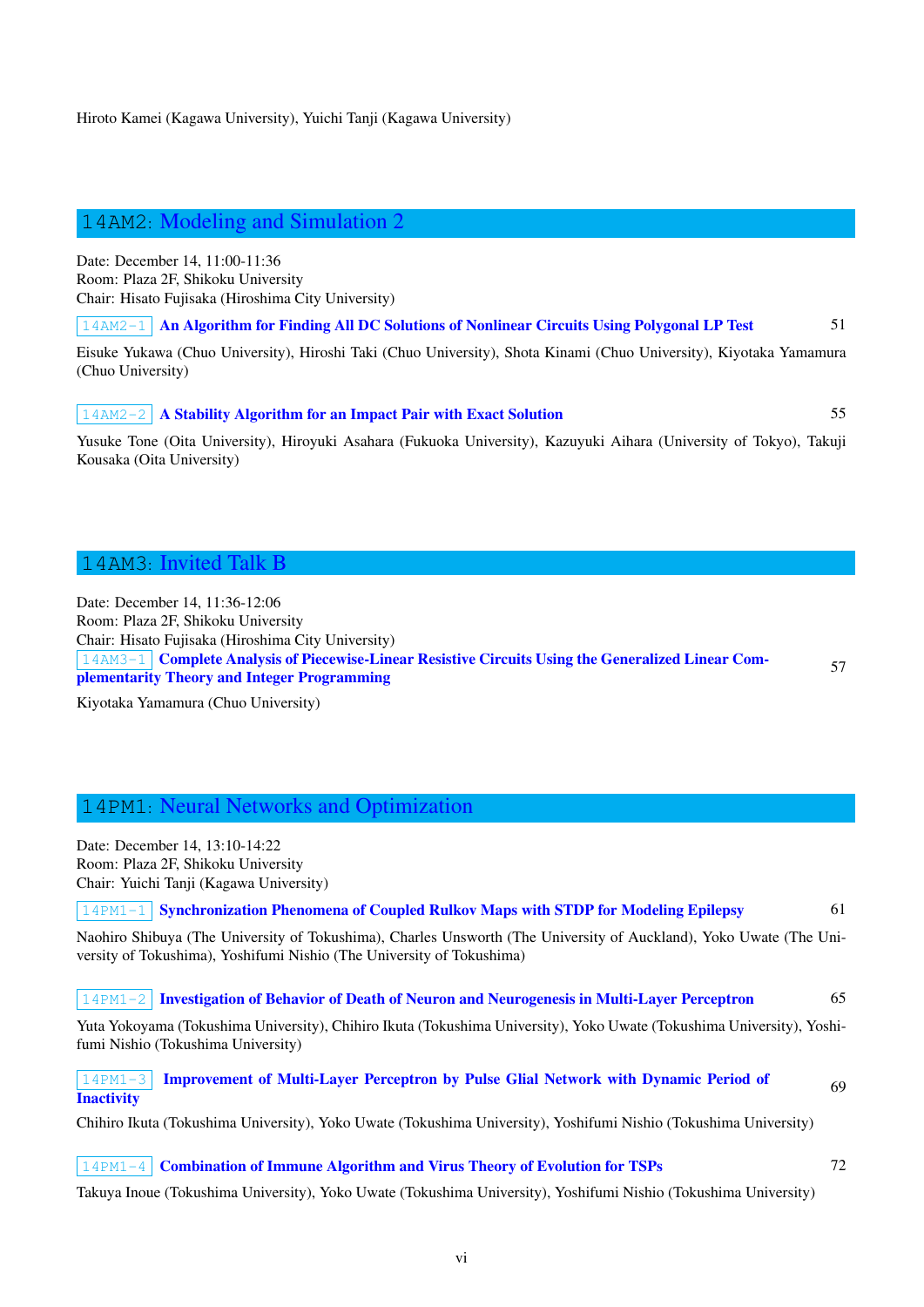<span id="page-6-0"></span>Date: December 14, 14:22-14:52 Room: Plaza 2F, Shikoku University Chair: Yuichi Tanji (Kagawa University)

#### 14PM2-1 Various Superstable Phenomena of the Spiking Neuron with a Rectangular Threshold 74

Yusuke Matsuoka (Yonago National College of Technology)

# 14PM3: Image Processing and Applications

<span id="page-6-1"></span>Date: December 14, 15:10-16:40 Room: Plaza 2F, Shikoku University Chair: Tadashi Tsubone (Nagaoka University of Technology)

#### 14PM3-1 A Study on Simple LED-VLC Flashlight Transmitter for Disaster Situation 78

Kengo Miyazaki (Kagawa National College of Technology), Yuki Ohira (Kagawa National College of Technology), Shintaro Arai (Kagawa National College of Technology), Tomohiro Yendo (Nagaoka University of Technology), Takaya Yamazato (Nagoya Uni[versity\), Hiraku Okada \(Nagoya University\), Toshiaki Fujii \(Nagoya University\)](#page-0-0)

#### 14PM3-2 **Possibility of Image Processing by CNN Using Two Kinds of Cloning Templates** 81

Yoshio Nakayama (Shikoku University), Yasuteru Hosokawa (Shikoku University), Yoshifumi Nishio (Tokushima University)

### 14PM3-3 [The Hybrid method for the Color Image Matching Using Pulse Coupled Neural](#page-0-0) Network 85 Yuta Ishida (Tokyo University of Technology), Naoyuki Kizaki (Tokyo University of Technology), Hiroaki Kurokawa (Tokyo University of Technology)

#### 14PM3-4 [Detection of Surface of the Road Using a Depth Sensor for an Inverted Pendulum Mo](#page-0-0)bile Robot 89

Naoki Hatakeyama (Konan University), Takayuki Matsuda (Konan University), Masahiro Takimura (Konan University), Masahiro Wada (Konan University)

#### [14PM](#page-0-0)3-5 A Study of Detection and Tracking Method Using a Single Camera on a Mobile Robot 93

Masahiro Takimura (Konan University), Takayuki Matsuda (Konan University), Naoki Hatakeyama (Konan University), Masahiro Wada (Konan University)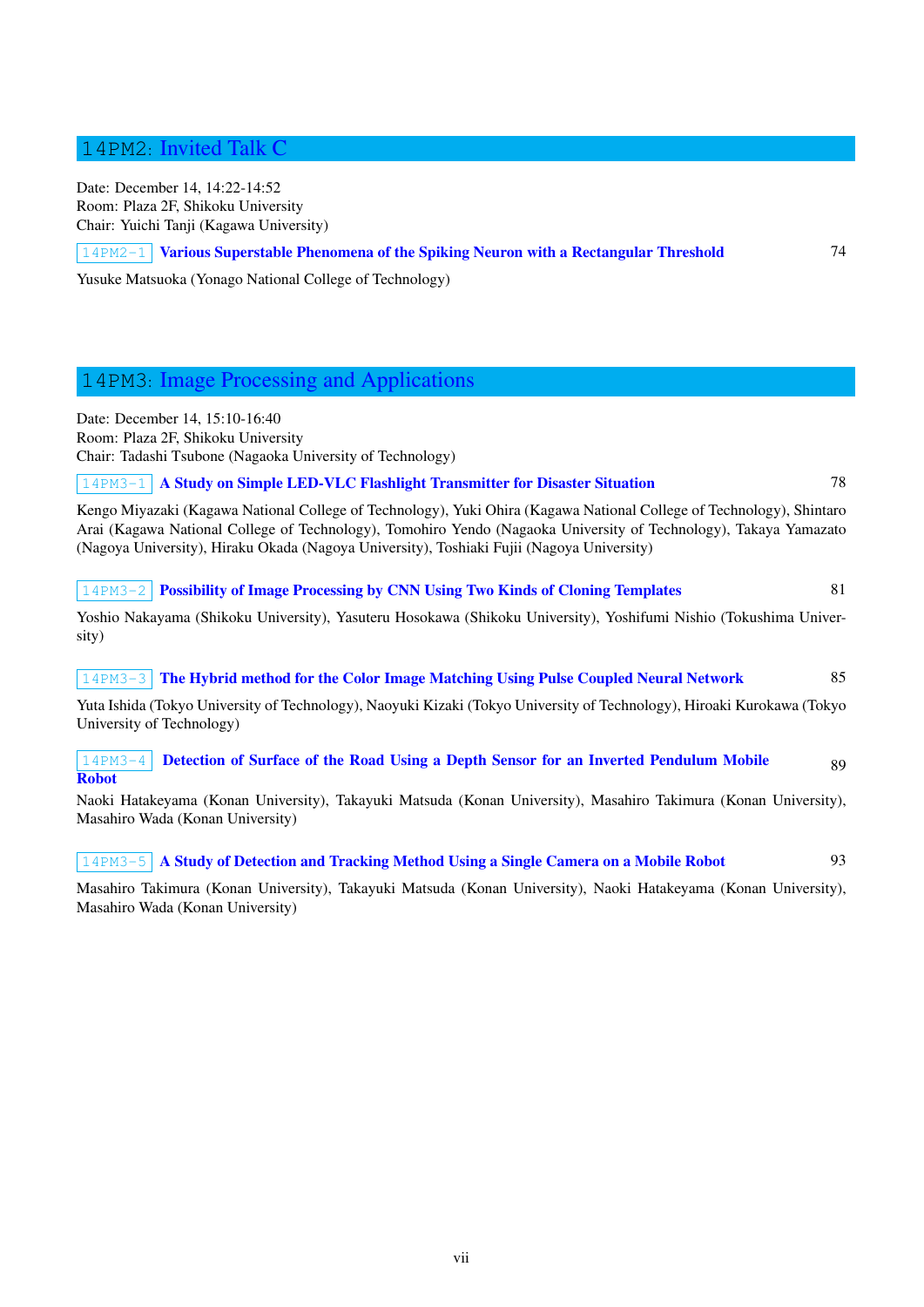# Author Index

# A

<span id="page-7-1"></span><span id="page-7-0"></span>Ago, Kenta: 27(13PM2-2) Aihara, Kazuyuki: 55(14AM2-2) Aomori, Hisashi: 10(13AM2-1) Arai, Shintaro: 78(14PM3-1) Asahara, Hir[oyu](#page-0-0)ki: 20(13PM1-3), 55(14AM2-2)

# D

Daniele, Fournier-Pr[una](#page-0-0)ret: 1(13AM[1-](#page-0-0)1) Doike, Yoshinori: 14(13PM1-1)

# <span id="page-7-2"></span>F

<span id="page-7-3"></span>Fujii, Toshiaki: 78(14PM3-1) Fujioka, Saori: 4(13AM1-2) Fujisaka, Hisato: 6(13AM1-3), 40(14AM1-2), 44(14AM1-3)

# $H$

<span id="page-7-4"></span>Hatakeyama, Naoki: 89(14PM3-4), 93(14PM3-5) Hirami, Nobuyuki:  $40(14AM1-2)$ Hosokawa, Yasuteru:  $1(13AM1-1)$ ,  $30(13PM2-3)$ , 81(14PM3-2)

# I

<span id="page-7-5"></span>Ikuta, Ch[ihir](#page-0-0)o: 65(14PM1-2), 69(14PM1-3) Inoue, Takuya:  $72(14PM1-4)$ Ishida, Yuta:  $85(14PM3-3)$ Ito, Daisuke:  $36(14AM1-1)$ Izumi, Yutaka:  $20(13PM1-3)$  $20(13PM1-3)$ 

# K

<span id="page-7-6"></span>Kageyama, Naoto: 24(13PM2-1) Kamei, Hiroto:  $48(14AM1-4)$ Kamio, Takeshi:  $6(13AM1-3)$ ,  $40(14AM1-2)$ , 44(14AM1-3) Kawabata, Yuma: [44\(](#page-0-0)14AM1-3) Kinami, Shota:  $51(14AM2-1)$  $51(14AM2-1)$ Kizaki, Naoyuki: 85([14](#page-0-0)PM3-3) Kondo, N[aoy](#page-0-0)a: 17(13PM1-2) Kousaka, Takuji: [20\(](#page-0-0)13PM1-3), 55(14AM2-2) Kurokawa, Hiro[aki:](#page-0-0) 85(14PM3-3)

## M

Mano, Shota:  $36(14AM1-1)$ Matsuda, Takayuki: 89(14PM3-4), 93(14PM3-5) Matsuoka, Yusuke: 74(14PM2-1) Miyazaki, Kengo: 78(14PM3-1)

# <span id="page-7-7"></span>N

```
22(13PM1-4)
Nakayama, Yoshio: 81(14PM3-2)
Nishimoto, Takuya: 1(13AM1-1)
Nishio, Yoshifumi: 1(13AM1-1), 4(13AM1-2),
      14(13PM1-1), 17(13PM1-2), 24(13PM2-1),
      -2), 30(13PM2-3), 61(14PM1-1),-2), 69(14PM1-3), 72(14PM1-4),81(14PM3-2)
Noda, Haruka: 6(13AM1-3)
```
# [O](#page-0-0)

Ohata, Toshiyas[u:](#page-0-0) 22(13PM1-4) Ohira, Yuki: 78(14PM3-1) Okada, Hiraku: 78(14PM3-1)

## <span id="page-7-9"></span>S

Saito, Toshimich[i:](#page-0-0) 22(13PM1-4), 34(13PM2-4) Sato, Masatoshi:  $10(13AM2-1)$ Sawayama, Ryo: 34(13PM2-4) Shibuya, Naohiro: 61(14PM1-1)

# <span id="page-7-10"></span>T

<span id="page-7-11"></span>Taki, Hiroshi:  $51(14AM2-1)$  $51(14AM2-1)$  $51(14AM2-1)$ Takimura, Masahiro: 89(14PM3-4), 93(14PM3-5) Tanaka, Mamoru: 10(13AM2-1) Tanaka, Mana: 30(13PM2-3) Tanji, Yuichi: [48\(](#page-0-0)14AM1-4) Tone, Yusuke:  $55(14AM2-2)$  $55(14AM2-2)$  $55(14AM2-2)$ 

# U

Ueta, Tetsushi:  $36(14AM1-1)$  $36(14AM1-1)$ Unsworth, Charles:  $61(14PM1-1)$ Uwate, Yoko:  $1(13AM1-1), \t 4(13AM1-2),$ 14(13PM1-1), 17(13PM1-2), 24(13PM2-1),  $27(13PM2-2), 61(14PM1-1), 65(14PM1-2),$  $27(13PM2-2), 61(14PM1-1), 65(14PM1-2),$  $27(13PM2-2), 61(14PM1-1), 65(14PM1-2),$ 69(14PM1[-3](#page-0-0)), 72(14PM1-4)